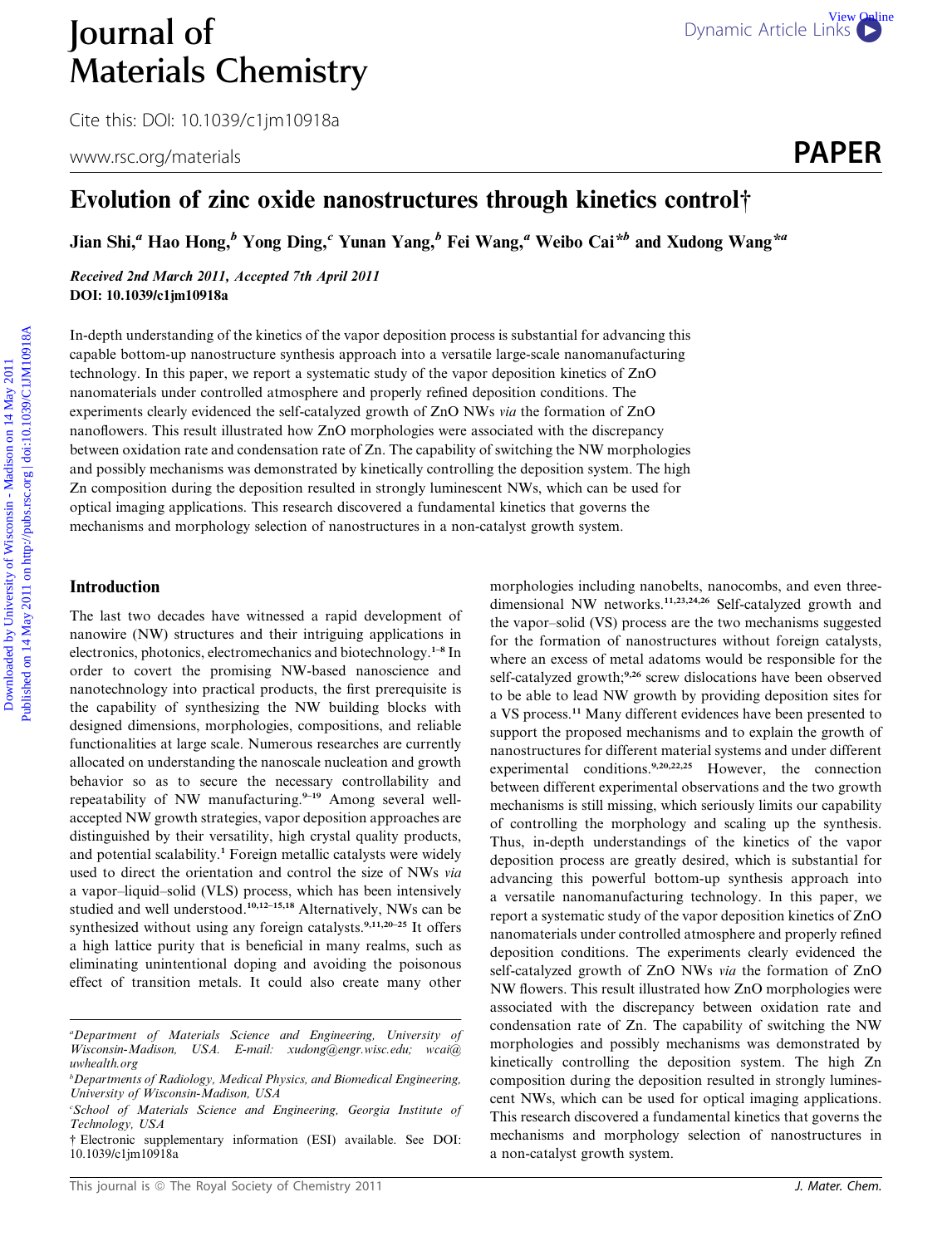#### Experimental section

#### Growth of ZnO nanostructures

The vapor deposition of ZnO nanostructure was performed in an alumina tube placed inside a temperature-gradient tube furnace. Pure ZnO powder was used as the precursor and located at the center of the tube. Cooling collars are installed on the two ends of the alumina tube to create a dramatic temperature gradient. The tube was filled with argon at a constant flow rate of 50 sccm. The pressure was kept at a very low level (39 Pa) in order to create a high Zn vapor concentration to scrutinize the kinetics of ZnO deposition. Three polycrystalline alumina substrates (15 cm in length and 1 cm in width) were lined together and located 5 cm away from the source, which covered a broad deposition temperature range. The system was heated to  $1000^{\circ}$ C during the first 26 minutes, which reached 1400  $\degree$ C after another 44 minutes. The precursor was found completely vaporized after the temperature reached 1400 °C. Subsequently, the system was cooled down to room temperature naturally under the same argon atmosphere. Experimental section<br>
The NW functionalization was confirmed by monitoring<br>
Crowth of ZaO manstractures<br>
The vapor deposition of ZaO manstractures<br>
The vapor deposition of ZaO manstractures<br>
The value of May 2011 On the M

#### Syntheses of NW–PEG and NW–PEG–RGD

Organic carboxylic acids with high stability and high equilibrium binding constants are the most common anchoring groups on surfaces of metal oxides such as  $TiO<sub>2</sub>$ ,  $SnO<sub>2</sub>$ , and  $ZnO$ , mainly through the carboxylate bidentate coordination bonds to one or two metal atoms.27,28 Modifications of ZnO colloidal nanomaterials with organic carboxylic acids have also been reported.<sup>29</sup> On the basis of these prior results, here we used 3-mercaptopropionic acid to introduce sulfhydryl groups onto the surface of ZnO NWs for further functionalization.

Three milligrams (mg) of 3-mercaptopropionic acid (Sigma-Aldrich, St Louis, MO) was added to a suspension of 5 mg of ZnO nanowires in 2 mL of dichloromethane (DCM). The resulting mixture was stirred at room temperature (RT) for 1 h. After evaporation of the solvent, the white solid was collected and washed with methanol thoroughly for at least three times. Two mg of resulting product (denoted as ''NW–SH'') was then reacted with 10 mg of maleimide–polyethylene glycol–succinimidyl carboxy methyl ester (Mal–PEG–SCM, Creative PEGWorks, Winston-Salem, NC) for 1 h at RT in 2 mL of phosphate-buffered saline (PBS,  $pH = 7.4$ ) in the presence of tris (2-carboxyethyl)phosphine hydrochloride (TCEP, a reducing reagent to prevent disulfide formation, Sigma-Aldrich). The product (i.e. NW–PEG) was collected by centrifugation at 8000 rpm for five minutes and washed repeatedly with methanol and Millipore-grade water.

To synthesize NW–PEG–RGD (arginine–glycine–aspartic acid), 10 mg of Mal–PEG–SCM was reacted with 1.3 mg of c (RGDyK) in 2 mL of PBS ( $pH = 8.5$ ) for 4 h at RT. Subsequently, the pH of the reaction mixture was adjusted to 7. Two mg of NW–SH was added and the reaction was allowed to go on for 1 h at RT in the presence of TCEP. The product  $(i.e.$  NW– PEG–RGD) was collected by centrifugation at 8000 rpm for five minutes and washed repeatedly with methanol and Milliporegrade water. Both NW–PEG and NW–PEG–RGD were re-suspended in PBS ( $pH = 7.4$ ) to form a stock solution of 2 mg m $L^{-1}$  for further investigation.

The NW functionalization was confirmed by monitoring change of  $\zeta$  potential after each step. The  $\zeta$  potential was measured with a Malvern Zeta Sizer Nano (Malvern Instruments, Westborough, MA). Untreated ZnO NWs had a ζ potential of  $-29.5 \pm 1.8$  mV; and it changed to  $-21.2 \pm 2.4$  mV after –SH coating, then  $-26.1 \pm 3.5$  mV after PEG coating, and eventually  $-9.1 \pm 0.9$  mV after RGD coating.

#### Cellular assay of NW–PEG and NW–PEG–RGD

To investigate the cellular imaging characteristics of functionalized ZnO NWs, different concentrations of NW–PEG or NW– PEG-RGD  $(1-100 \text{ µg} \text{ mL}^{-1})$  were used for U87MG cell incubation. From this pilot study, 30  $\mu$ g mL<sup>-1</sup> of NW–PEG– RGD exhibited a strong fluorescent signal on the cells with no significant toxicity. Thus, the concentration of 30  $\mu$ g mL<sup>-1</sup> was chosen for further investigation in this study.

To determine the integrin  $\alpha_{\rm v}\beta_3$ -binding affinity/specificity of NW–PEG–RGD, cold acetone-fixed MCF-7 (human breast cancer, integrin  $\alpha_{\nu}\beta_3$  negative) and U87MG (human glioblastoma, high integrin  $\alpha_{\rm v}\beta_3$  expression) cells were blocked with 0.1% bovine serum albumin (5 min at RT), incubated with 30  $\mu$ g mL<sup>-1</sup> of naked NW, NW–PEG, NW–PEG–RGD or NW–PEG–RGD in the presence of 2  $\mu$ M of c(RGDyK) for 1 h. Subsequently, the cells were washed with cold PBS thoroughly for three times and examined under a Nikon Eclipse Ti-E fluorescent microscope (excitation: 330–380 nm; emission: 420 nm long-pass; magnification:  $200 \times$ ; exposure time: 0.3 s). All fluorescence images were acquired under the same condition and displayed under the same scale. The representative bright field and fluorescence images are shown in Fig. 5.

#### Results and discussion

#### Morphology and structure characterization

Our ZnO nanostructures were growth by thermal decomposition of  $ZnO$  powder in a tube furnace at  $1400\degree C$ . In order to study the ZnO nanostructure growth behavior, the deposition pressure was kept at a very low level ( $\sim$ 39 Pa), which ensured a high Zn vapor concentration. A very slow ramping rate was applied so that an abrupt vapor concentration change became possible during the deposition (see Experimental section for details). The as-synthesized ZnO nanostructures were first investigated by scanning electron microscopy (SEM) and a variety of morphologies (NWs, nanocombs, nanoflowers, Zn–ZnO core–shell NWs, and Zn powders) were observed within the deposition temperature range from  $\sim 600$  °C to  $\sim 100$  °C. The interesting ZnO nanoflower structure was observed at the deposition temperature zone of  $\sim$ 410 °C, which was between the conventional ZnO nanostructures (NWs and nanocombs) and the Zn rich structures. Therefore, the ZnO nanoflowers were believed to be the key for understanding the growth kinetics and their structure was carefully investigated.

As shown in Fig. 1a, the substrate was covered with a semialigned flower-like structure. Each flower either directly grew from underneath alumina substrate or derived from one crystal core (Fig. 1a). As the dominant morphology in this area, the dimension and morphology of each flower is nearly identical. Closer examination showed that each nanoflower was composed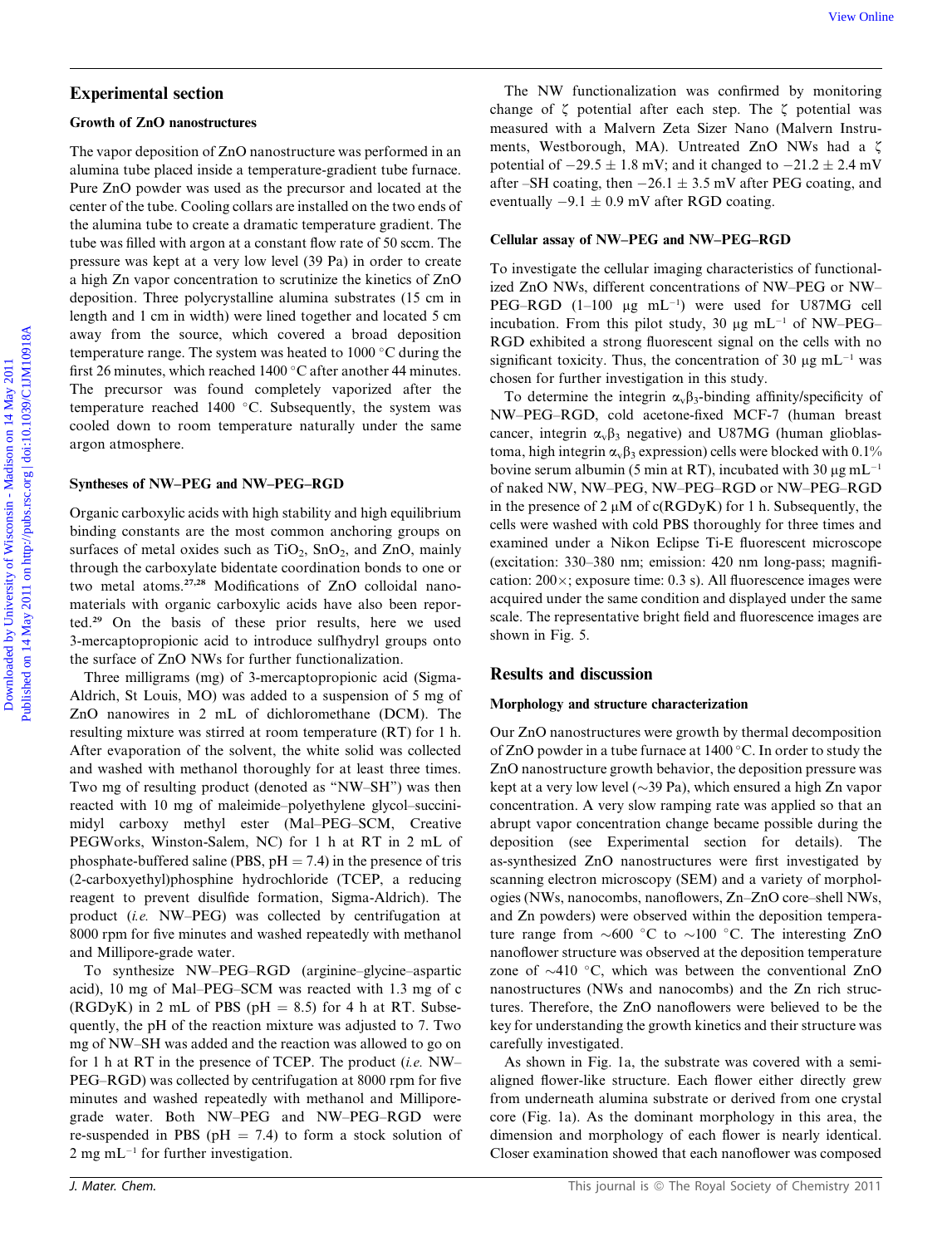

Fig. 1 SEM images of ZnO nanoflower structures. (a) Overview of dense ZnO nanoflowers grown on alumina substrates. (b) A cluster of nanoflowers, where a tapering structure of the nanoflower stems and a spherical growth front of the corollas could be observed. (c) SEM image of a representative nanoflower corolla showing it is constructed by the tiny petals. The sharp interface between the stem and corolla could be clearly distinguished, which implies an abrupt transit of growth behavior. (d) SEM image of the petal arrangement, where a few tens of petals form a cluster and all the clusters make the overall corolla. (e) The top portion of the petals, which have similar dimensions and exhibit a curvy structure. (f) The bottom portion of the petals, which are stacked and fused together, forming a scale-like structure.

of one stem (15–20  $\mu$ m long) and one corolla ( $\sim$ 3  $\mu$ m in width and  $\sim$ 2 µm in height) (Fig. 1b). The stems exhibited a tapering structure with tips of several hundred nanometres and roots of  $\sim$ 2  $\mu$ m. It can also be seen that the surface of the stem was rather rough and did not show the regular hexagonal shape (Fig. 1c). At the very end of the stem, a big bundle of small NWs (or petals) assembled into a corolla-like morphology. Closer observation of the corolla structure revealed that a few tens of petals formed one cluster and all of the clusters further integrated into the corolla (Fig. 1d). The top portion of petals was 20–40 nm apart from each other. The observable region of the petals (a few hundred nanometres long) appeared sinuous along the upward direction. Width of the petals was  $\sim$ 20 nm and a small variance of width distribution among these petals could be identified (Fig. 1e). The bottom portion of the petals was stacked and fused together exhibiting a scale-like structure (Fig. 1f). The petal root configuration indicates that each petal was probably evolved from a separated nucleation site on the surface of existing petals.

The crystal structure was further studied using transmission electron microscopy (TEM). The stem with a rough surface is shown in Fig. 2a. Selective area electron diffraction (SAED) revealed that the stem was a single crystal and grew along the [0001] direction. The roughness was resulted from ZnO nanoparticles decorated along the side surfaces. Dark field TEM imaging showed that those nanoparticles did not share the same crystal orientation as the core of the stem (Fig. 2b), which indicates a possible occurrence of a secondary oxidation/deposition process after the growth of stem. Fig. 2c shows the overall structure of a corolla that was broken off from the stem, where the petal assembly can be clearly observed. Interface between the corolla and the stem was characterized by dark field imaging shown in Fig. 2d. Similar to the stem, the main body of the interface showed quality crystalline integrity while the sidewalls were ornamented by scatted ZnO nanoparticles. Further TEM analysis revealed that each petal (the curved small NW) was a single crystal (Fig. 2e). However, they do not have the same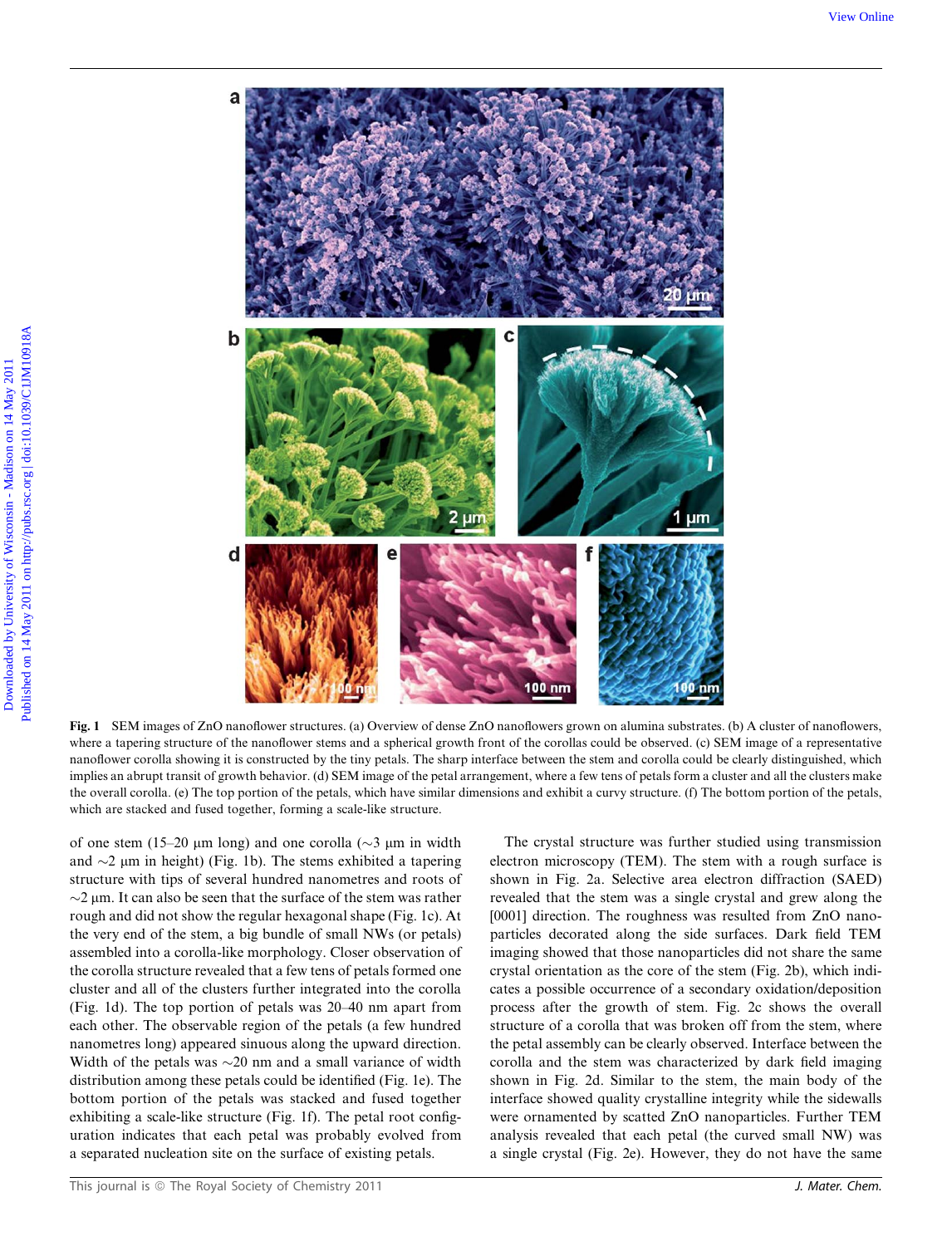

Fig. 2 TEM analyses of the crystal structure of ZnO nanoflowers. (a) TEM image of a typical nanoflower stem showing a tapering structure; inset is the corresponding SAED pattern indicating that the growth is along the [0001] direction. (b) Dark-field TEM image of the stem. The different contrast represents different crystal orientations of the nanoparticles deposited on the surface of the stem. (c) TEM image of an overall corolla structure. (d) Dark-field TEM image of the interface between the corolla and stem, which reveals that the main trunk is single crystalline while the surface is decorated by ZnO nanoparticles. (e) Dark-field TEM image of nanoflower petals showing that each petal is a single crystal. (f) TEM image of an individual petal; inset is the SAED pattern showing that the growth is along the [0001] direction. (g and h) HRTEM images of the petal sidewalls. They demonstrate a wavy shape but no dislocation and amorphous shell was observed. (i–k) HRTEM images of the petal tips that are found to be spherical. The growth directions of the petals are not parallel to the [0001] directions. The spherical shape of the petal tips and their random growth orientations are typical observations.

crystal alignment and orientation, which was evidenced by the different dark field contrasts on different petals.

The petals could come off from the corolla easily during TEM sample preparation, which made the investigation of the single petal structure possible. One single petal is shown in Fig. 2f, where the curvy sidewalls and a tapering trend along the growth direction can be clearly observed. SAED reveals that the petal also grew along the [0001] direction (inset of Fig. 2f). The diameter of the petals varied from tens of nanometres at the root to  $\sim$ 10 nm at the tip. High-resolution TEM (HRTEM) images illustrate that the sidewalls of the petal were composed of highindex facets and no amorphous layer was spotted (Fig. 2g and h). Although surfaces of these petals were rough, no dislocations or stacking faults were observed, thus the overall structure could be considered dislocation-free. The most unconventional structure was found at the petal tip. Unlike typical ZnO NWs which usually exhibit a flat (0001) growth front surface, all the petal tips were hemispherical. They all showed a very close curvature and

radius as well as the dislocation-free crystalline lattices. No wetting layer, catalysts trace or amorphous shell was identified from these petal tips. This unique tip structure indicates that, during the growth, a non-crystalline or liquid state could exist, which turned the faceted top (0001) surface into an isotropic hemispherical shape. Furthermore, the growth directions of these petal tips, as highlighted by the arrows shown in Fig. 2i–k, were not parallel to the [0001] direction. This observation suggests that although the overall petal grew along the [0001] direction, the petal tip tended to shift away from the [0001] direction most likely due to the precursor supply, thus expanded the corolla laterally. The hemispherical tip and the ability to shift the growth direction while maintaining a perfect single-crystalline lattice imply a possible VLS growth process of the petals, where the most possible liquid phase would be the Zn clusters that were condensed from the Zn vapor. EDS study also showed a slightly higher Zn concentration in the ZnO nanoflower region (Fig. S1†).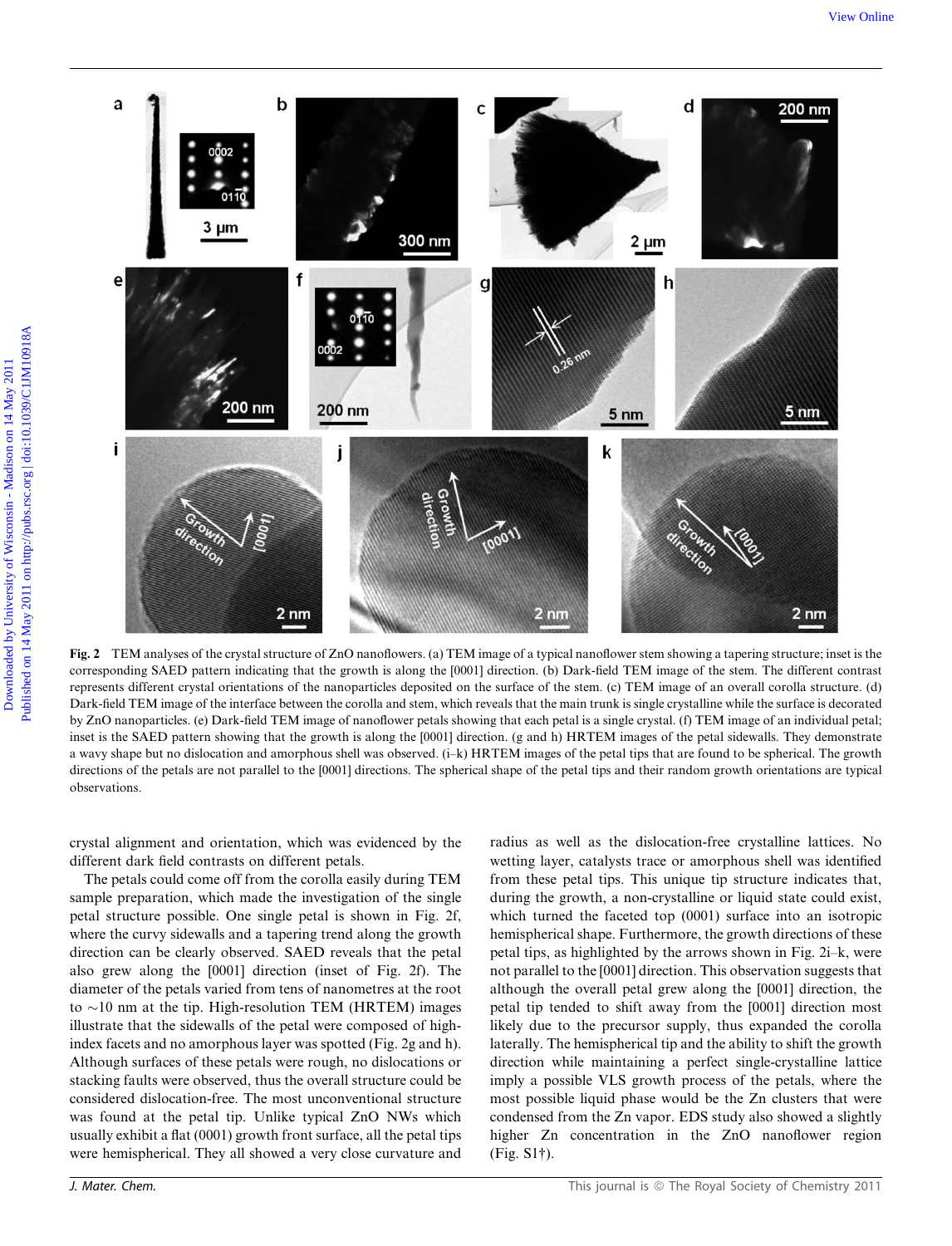#### Growth kinetics analyses

Further analyses were performed to understand why Zn clusters can be precipitated from the vapor phase and then direct the growth of ZnO NWs via a self-catalyzed VLS process. First, in our deposition system, ZnO decomposed at high temperature ( $>1000$  °C) into Zn and O<sub>2</sub> gaseous phases. Under this condition, the concentration of ZnO vapor was several orders of magnitude lower than the concentrations of Zn and  $O_2$  vapor.<sup>30-34</sup> Thus, we only considered the interactions between  $Zn$  and  $O<sub>2</sub>$  when analyzing the kinetics of ZnO nanostructure growth.

In general, the deposition of ZnO from the vapor phase would undergo two possible steps at the temperature region where Zn could sustain as liquid: (1) condensation of Zn from vapor phase to liquid phase: Zn (g)  $\rightarrow$  Zn (l); (2) oxidation of Zn: Zn (l) +  $\frac{1}{2}$  $O_2$  (g)  $\rightarrow$  ZnO (s). If the first step was the rate-limiting step, the condensed Zn would immediately be oxidized into ZnO, thus it can be considered as a VS deposition process. If the second step was the rate-limiting step, liquid Zn would accumulate at the surface and a self-catalyzed VLS process would be possible. Based on this rationale, the condensation rate and oxidation rate were both calculated.

The condensation rate is governed by the sticking coefficient (S) and the incident molecular flux (F) via the relation  $R_{con} = F \times$ S. In our calculation, S was simply assumed to be  $0.5^{35}$  and F can be estimated by the Hertz–Knudsen equation:<sup>36</sup>

$$
F = (P - P_e)/(2\pi mkT)^{1/2}
$$
 (1)

where  $P$  is the  $Zn$  partial pressure, which can be obtained by the instant decomposition rate of ZnO as a function of temperature,  $P_e$  is the equilibrium partial pressure of Zn, m is the mass of Zn atom, and  $T$  is the temperature.<sup>30</sup> The equilibrium Zn partial pressure at the tip was estimated based on the value of a flat Zn surface and rectified using the nanosized hemispherical surface geometry (Fig. S2†). The oxidation rate of Zn was estimated using the equation: 30,37

$$
R_{\rm ox} = 5.9 \times 10^8 \exp(-Q/RT)[\text{Zn}][\text{O}_2] \text{ mol}^{-1} \text{ m}^{-3}
$$
 (2)

Considering the oxidation of deposited Zn atoms was a heterogeneous process, the activation energy Q of 128 kJ mol<sup>-1-1</sup> was utilized.<sup>37</sup> The prefactor was obtained from ref. 27. [Zn] and  $[O_2]$  are the concentration of Zn and  $O_2$  vapor concentration in the chamber, respectively. To be noticed, these constant values should be regarded as the first order approximation of our model. The oxidation rate equation was determined based on flat surfaces and is likely to vary in our system due to the irregular morphologies and other growth parameters.<sup>37</sup>

The Zn condensation and oxidation rates were plotted together as a function of the deposition temperature (Fig. 3). The deposition temperature was directly related to the position of the substrate (Fig. S3†). The plot clearly shows that high deposition temperature is favorable for the oxidation of Zn, while at low temperature the Zn condensation would become dominant. These two curves intersect at the temperature of  $\sim680$  K, which is near the temperature zone of nanoflower formation. By matching the morphologies obtained at different substrate positions with the two rate curves in Fig. 3, five distinct growth/temperature regions were identified.

At high deposition temperature where the oxidation rate was significantly faster than the condensation rate, ZnO NWs were found to be the dominant morphology (region I in Fig. 3 and Fig. S4†). In this region, the deposition of ZnO was a diffusioncontrolled process which has been confirmed by the finite difference mass transfer model in a similar case.<sup>38</sup> The diffusion coefficients of  $Zn$  in Ar and  $O<sub>2</sub>$  in Ar were estimated to be nearly identical by the Chapman–Enskog equation and numerical simulations.<sup>38,39</sup> The stoichiometric precursor supply and the faster oxidation rate suggest that the formation of ZnO NWs would undergo a VS process. Typical ZnO nanowire growth by vapor deposition falls into this region.<sup>40</sup>

When the substrate temperature moved closer to the intersection point, the ZnO nanocomb structure became dominant (region II in Fig. 3 and Fig. S5†). EDS revealed a similar Zn concentration as that of ZnO nanoflowers. At this region, the nanocomb would still grow via a VS process due to the fast oxidation rate. A more rapid and abundant Zn condensation compared to region I would possibly be the reason to choose the formation of the nanocomb structures over straight NWs.

Around the temperature where the condensation and oxidation plots intersect, the nanoflower structure appeared (region III in Fig. 3). In this region, the difference between the condensation and oxidation rates would wobble between small positive and negative values due to local pressure variation. When the Zn condensation rate exceeded the oxidation rate, it became possible for a liquid Zn phase to form and serve as catalysts to direct the growth of ZnO NWs. Based on the perfect wetting property between Zn and ZnO, it is likely that the liquid Zn covered the ZnO NW growth front as a thin layer.<sup>26</sup> This growth phenomenon has been observed in the growth of Cd crystals catalyzed by a wetting layer of Bi film.<sup>41</sup> When the Zn condensation rate dropped lower than the oxidation rate, the liquid Zn would be consumed thus preventing the liquid Zn phase from growing larger. The competition between these two rates could explain the formation of small ZnO nanoflower petals that exhibited hemispherical tips and wavy side surfaces. It should be noted that the region III for the formation of ZnO nanoflowers is rather narrow due to the critical requirement of the reaction kinetics. A transitional region between regions II and III was also identified as a support of this rationale. In that region, bundles of small NWs similar to the nanoflower structure were discovered, whereas, the tips were found to be the flat (0001) surfaces (Fig. S6†). This phenomenon indicates a possible insufficiency of liquid Zn during the growth, which could not completely eliminate the surface energy difference for forming a hemispherical tip. Crowth invities analyses<br>
Further analyses were performed to understand why Zn chancas focus that there then the consistent on 14 May 2012 ON Now were the consistent on the properties of May 2012 ON No. 2012 ONLine and th

> Further lowering the deposition temperature would result in a rapid condensation of Zn with a rate significantly higher than the rate of oxidation (region IV in Fig. 3). In this region, irregular wire-like nanostructure was observed (Fig. S7a†) and EDS indicates higher Zn concentration  $(\sim 67\%)$  in this region compared to the nanoflowers (Fig. S7b†). The dark field TEM image (Fig. 3) revealed that these structures were Zn–ZnO core– shell NWs. The epitaxial relationship between the Zn core and ZnO shell was analyzed and confirmed by SAED and HRTEM as shown in Fig. S8†. The formation of Zn–ZnO core–shell NWs was possibly due to the fast condensation rate of Zn followed by a relatively slow surface oxidation. The oxidation of the Zn core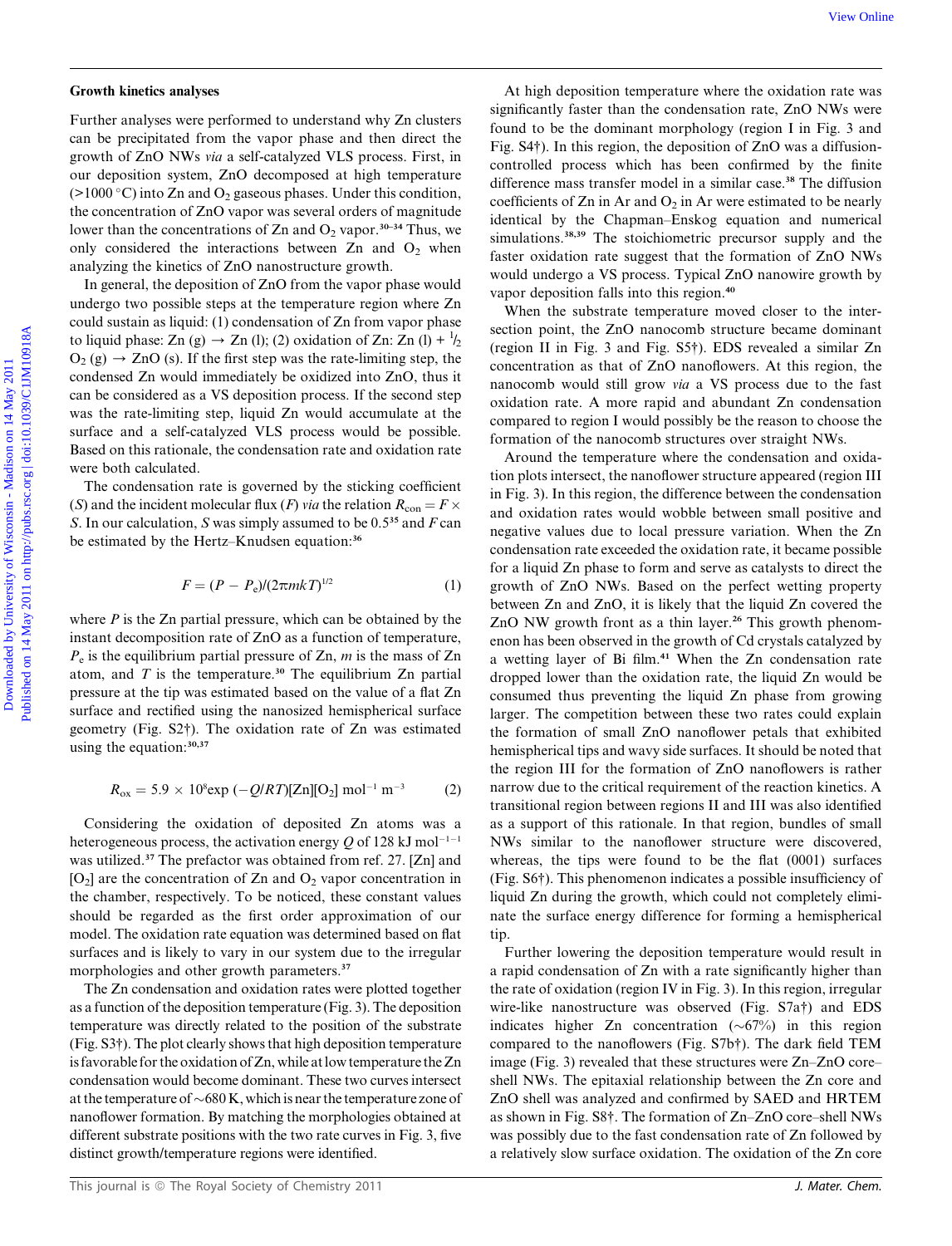

Fig. 3 Plots of oxidation (dashed line) and condensation (solid line) rates of Zn versus the substrate temperature. The five distinct deposition regions are marked with dash-dotted lines and illustrated by the inset typical morphology images. Region I: ZnO nanowire is the dominant morphology. Region II: ZnO nanocombs are dominant. Region III: ZnO nanoflowers are dominant. Region IV: Zn–ZnO core–shell structure is dominant. Region V: metallic Zn deposition is dominant.

under ZnO shell is typically controlled by the diffusion of Zn or O2 through the ZnO surface layer—the Wagner oxidation theory.42,43

Below  $\sim$  500 K is the region V, where the deposition appeared black and was identified as metallic Zn as shown in Fig. 3 and Fig. S9†. The formation of Zn was likely due to the almost negligible Zn oxidation rate compared to the Zn condensation, which is the situation that should be avoided for making any ZnO nanostructures.

Comparison between the deposition and oxidation rates explained the formation of ZnO nanoflower pedals. This kineticbased theory could also be applied to illustrating the morphology switching from large straight NWs (the stems) to small curvy NWs (the petals). Thermogravimetric experiments have demonstrated that decomposition of ZnO occurs at  $\sim$ 1273 K at atmospheric pressure and in a flow of inert gas.<sup>34</sup> Therefore, Zn and  $O_2$  precursors would become available for growing  $ZnO$ nanostructures in the system when the furnace temperature  $(T_F)$ reached  $1000 \degree C$  and above. Noting that the substrate temperature  $(T<sub>S</sub>)$  is dictated by the  $T<sub>F</sub>$  (Fig. S2†), the relationship between deposition and oxidation rate would vary under different  $T_F$ , which could induce the growth of different morphologies.

Fig. 4a illustrates the deposition/oxidation relationships at four different  $T_F$  (1100, 1200, 1300 and 1400 °C) in order to reveal the morphology change during the heating ramp process. The local  $T<sub>S</sub>$  of the nanoflower growth region is highlighted with grey. When the  $T_F$  was ramping up slowly,  $T_S$  of the nanoflower region first reached 570 K (Fig. 4a), where the condition was favorable for VS NW growth ( $T_F = 1100$  and 1200 °C) since the oxidation rate of Zn was superior to its condensation rate. Therefore, stems of the nanoflowers would grow at this point (Fig. 4b, stage I). As the  $T_F$  increased near the set point ( $\sim$ 1400 °C), the  $T<sub>S</sub>$  of the nanoflower deposition region rose to  $\sim$  680 K, where the deposition/oxidation relationship is identical to region III in Fig. 3. Under this condition, liquid Zn would

appear on the growth front of the big NWs and serve as catalysts to direct the growth of flower petals (stage II in Fig. 4b). Meanwhile, new Zn clusters could be continuously condensed onto the surfaces of the flower petals thereby providing more nucleation sites (stage III of Fig. 4b). Petals then grew off from these nucleation sites and stacked one by one so that the corolla size enlarged (stage IV of Fig. 4b). Eventually, a micrometresized corolla formed at the tip of the nanoflower stem (stage V of Fig. 4b). The suggested nucleation on the petal side surfaces and the following epitaxial petal growth are illustrated in the inset of Fig. 4b. This explains why overall nanoflower structure exhibited one identical crystal orientation, although it was composed of thousands of small NW petals. This mechanism was further supported by a control experiment in which the furnace was shut down before it reached 1400 °C, which effectively terminated the formation of corolla. The dominant morphology was tapered NW stems only with sparsely distributed tiny petals (Fig. S9†).

#### Fluorescence property and applications

The ZnO nanoflowers were observed to show strong green luminescence (GL) at room temperature. Peak wavelength of the fluorescence is at 486 nm. No detectable emission in the visible range was found from the ZnO NWs collected in region I (Fig. 5a). We believe the strong GL was resulted from the nonstoichiometric defects, such as Zn interstitials or oxygen vacancies that were associated with the Zn rich deposition condition.<sup>44</sup> The extremely large surface area and the wavy sidewalls of the petals may also facilitate the recombination of electrons and holes that were trapped at the surface defects, thus contributed to the strong GL property.<sup>45</sup> Owing to the unique stacking configuration, the petals can be broken off by sonication and form a well-dispersed fluorescent suspension in ethanol (Fig. 5b). The potential application for in vitro cell labeling was then investigated.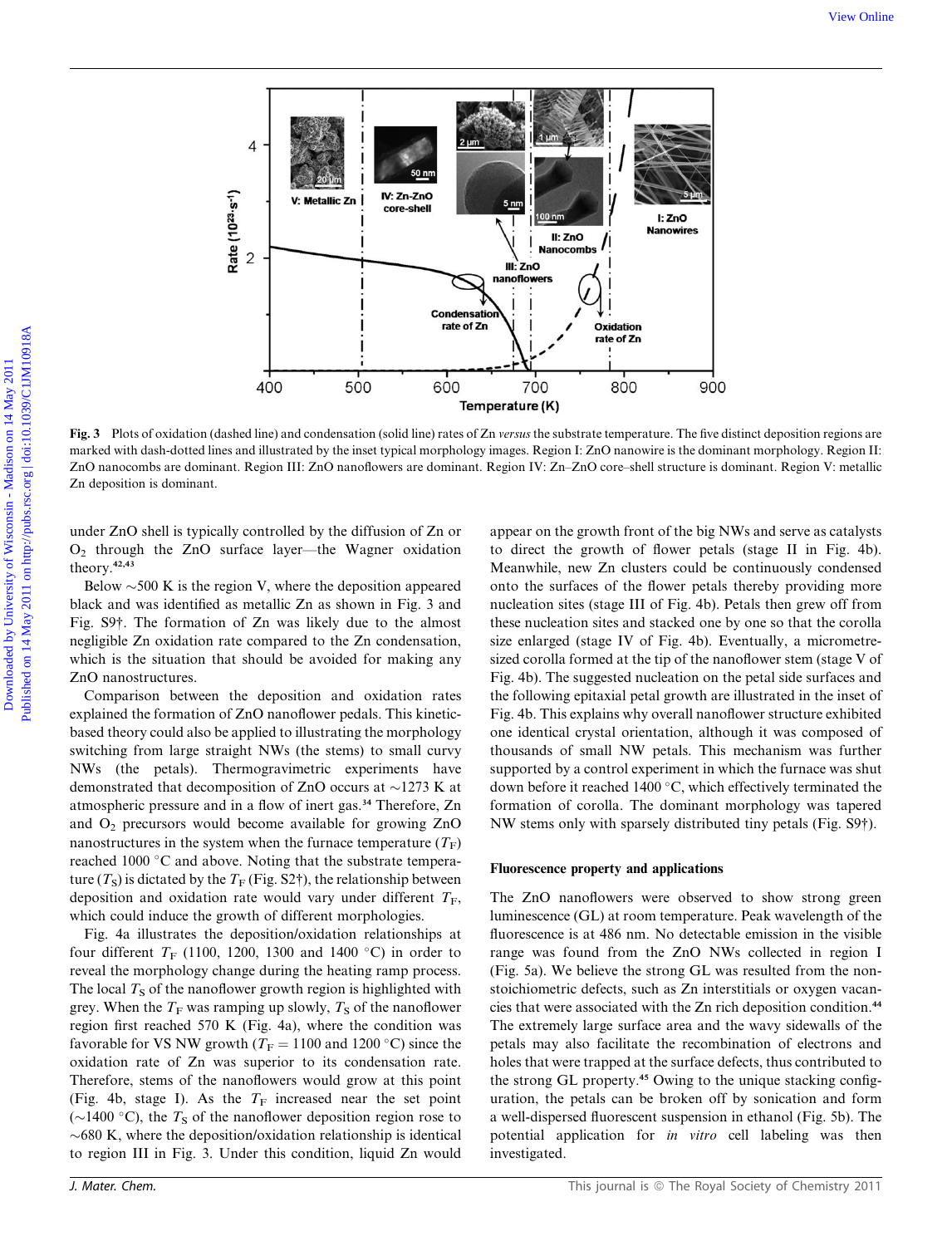

Fig. 4 Growth kinetics and mechanism of nanoflowers. (a) Plots of oxidation and condensation rates of Zn (logarithm values are applied here to magnify the details) versus the substrate temperature at different precursor temperatures: 1100 °C, 1200 °C, 1300 °C, and 1400 °C. Grey bars in each subdivision illustrate the temperature ranges of the substrates region where nanoflowers grew. (b) Growth model of nanoflowers. (I) Growth of the stem via a vapor–solid process. (II) Formation of Zn clusters by condensation of Zn vapor when the condensation rate is superior to the oxidation rate. (III) Growth of petals catalyzed by Zn clusters and the continuous deposition of Zn clusters by condensation. (IV) Embryonic corolla appears when petals are stacking one over the other. Inset illustrates the Zn-cluster-catalyzed stacking and the epitaxial growth process along the petal's sidewall. (V) Corolla structure was formed by repeating step (IV).

To demonstrate the proof-of-principle that these strongly fluorescent ZnO NWs can be used for optical imaging applications, the small ZnO NWs (the petals) were functionalized with PEG and RGD-containing peptides and investigated in various cancer cells. The RGD peptides are potent antagonists of integrin  $\alpha_{\nu} \beta_3$ , a cell adhesion molecule which plays a key role in tumor angiogenesis and metastasis.<sup>46,47</sup> Expressed on both tumor neovasculature and certain tumor cells, integrin  $\alpha_{\rm v}\beta_3$  is an attractive target for potential nanomaterial-based tumor targeting in vivo since extravasation (a major obstacle for most nanomaterials) is not required.48–50 The U87MG human glioblastoma cell line, which expresses high level of integrin  $\alpha_{\rm v}\beta_3$ , was used as a positive control while the MCF-7 human breast cancer cell line (which expresses low level of integrin  $\alpha_{\rm v}\beta_3$ ) was used as a negative control.<sup>51,52</sup>

As shown in Fig. 5c, the U87MG cells are clearly visualized after incubation with NW–PEG–RGD, but not after incubation with naked NW or NW–PEG. In addition, the fluorescence signal of NW–PEG–RGD can be effectively blocked to background level by 2  $\mu$ M of c(RGDyK), thus demonstrating the integrin  $\alpha_{\rm v}\beta_3$  specificity of NW–PEG–RGD. Meanwhile, none of the NW conjugates bound to the integrin  $\alpha_{v} \beta_{3}$ -negative MCF-7 cells (Fig. 5d). Minimal fluorescence signal was observed and the

fluorescence intensity of naked NW, NW–PEG and NW–PEG– RGD was nearly undistinguishable. Taken together, these cellular studies clearly indicated that NW–PEG–RGD can bind to integrin  $\alpha_{\nu}\beta_3$  in a receptor-specific manner, with a minimal level of non-specific binding, thus opening up new perspectives for nanomaterial-based optical imaging in vitro and potentially in vivo.

#### Conclusion

We studied the ZnO nanostructure growth kinetics under wellcontrolled experimental conditions. The Zn vapor condensation and oxidation rates were compared and their relationship was used to explain the formation of different ZnO nano-morphologies. The rate analyses revealed a trend of continuous augmentation of composition of the Zn component and the ZnO morphologies as a function of the deposition temperature. The competition between these two rates led to the nanoflower structure—thousands of small curvy NWs bundling on the tip of one large NW. This novel nanostructure evidenced the selfcatalyzed growth process of ZnO NWs. It also suggested the possibility of switching the growth mechanism between VS and VLS by controlling the deposition kinetics. The resulting ZnO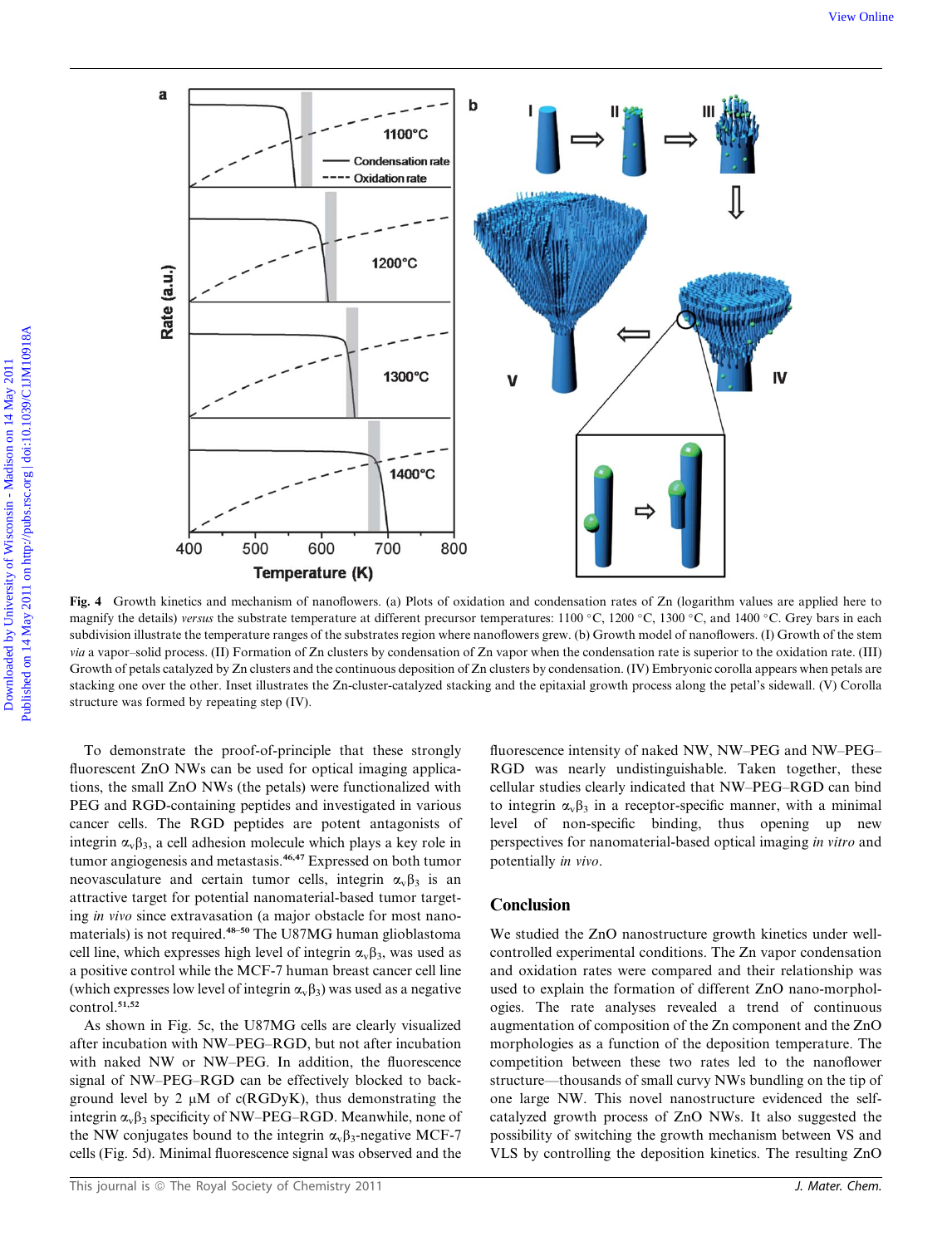

Fig. 5 Cell imaging with the intrinsic green fluorescence of ZnO nanowires. (a) Fluorescence spectra of regular nanowires collected in region I and nanoflowers in region III. Significant green luminescence could be observed from the nanoflowers region, while no notable green luminescence peak could be identified for the nanowires. (b) A bottle of ZnO nanowires that was prepared by breaking nanoflowers into pieces in ultrasonic bath. The solution exhibited a strong green luminescence under a low power UV lamp (4 W). (c) Fluorescent microscopy images of U87MG human glioblastoma cells (high integrin  $\alpha_v\beta_3$  expression) after incubation with differently functionalized ZnO nanowires (naked NW: no surface modification; NW–PEG: ZnO nanowires with surface polyethylene glycol conjugation; NW–PEG–RGD: ZnO nanowires with both surface polyethylene glycol and RGD peptide conjugation). Blocking: incubation of fixed U87MG cells with NW–PEG–RGD in the presence of 2 µM of free RGD peptide. (d) Fluorescent microscopy images of differently functionalized ZnO nanowires in MCF-7 human breast cancer cells (low integrin  $\alpha_v \beta_3$  expression).

nanoflowers showed strong GL, which were successfully applied for in vitro tumor cell imaging. This research discovered a fundamental kinetics that governs the mechanisms and morphology selection of nanostructures in a non-catalyst growth system.

### Acknowledgements

J.S. and X.W. thank National Science Foundation under grant No. DMR-0905914. HH, YY and WC thank the support by the

UW School of Medicine and Public Health's Medical Education and Research Committee through the Wisconsin Partnership Program, the University of Wisconsin Carbone Cancer Center, a Susan G. Komen Postdoctoral Fellowship, a DOD BCRP Postdoctoral Fellowship and a DOD PCRP IDEA Award.

#### References

1 S. Barth, F. Hernandez-Ramirez, J. D. Holmes and A. Romano-Rodriguez, Prog. Mater. Sci., 2010, 55, 563–627.